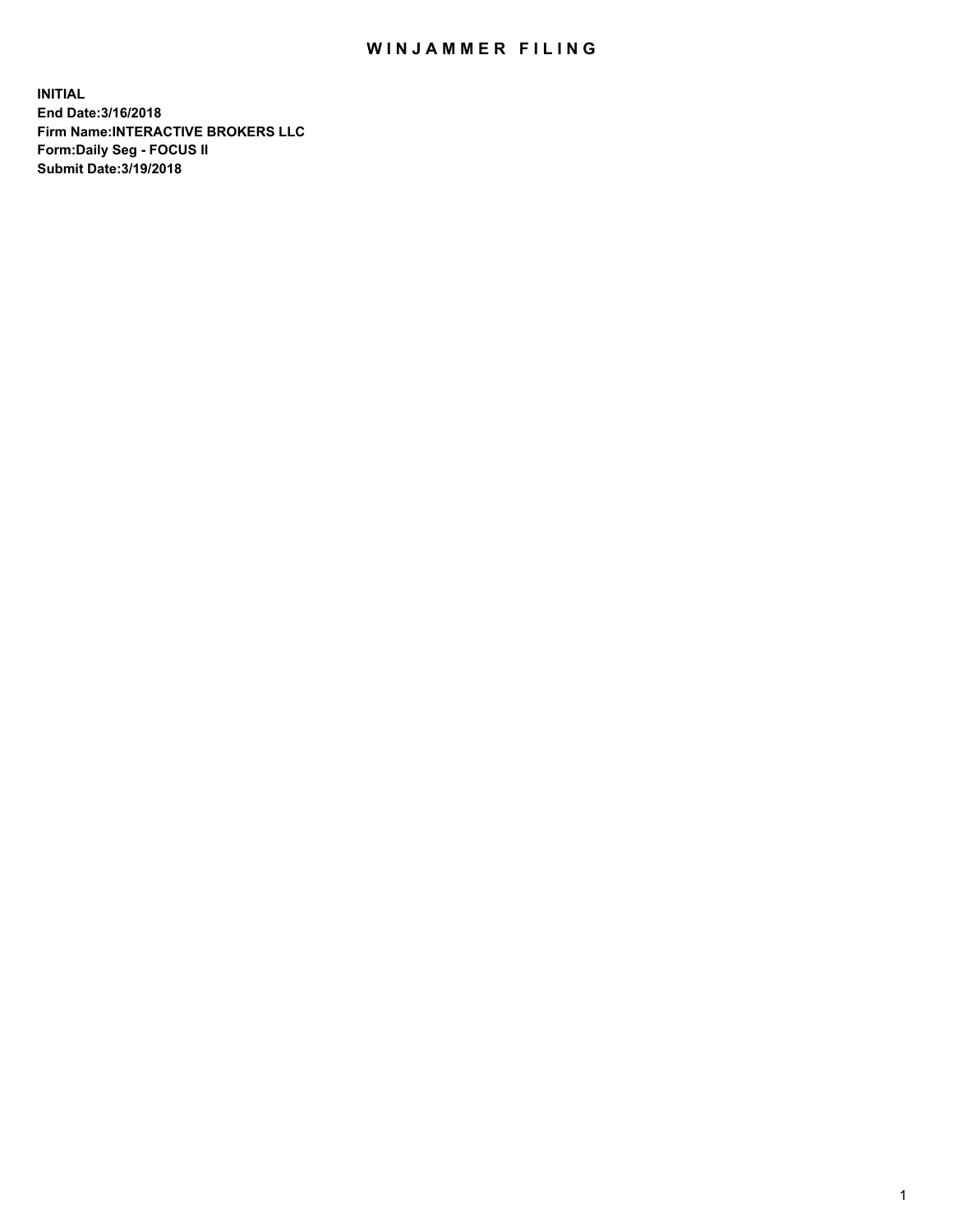## **INITIAL End Date:3/16/2018 Firm Name:INTERACTIVE BROKERS LLC Form:Daily Seg - FOCUS II Submit Date:3/19/2018 Daily Segregation - Cover Page**

| Name of Company<br><b>Contact Name</b><br><b>Contact Phone Number</b>                                                                                                                                                                                                                                                          | <b>INTERACTIVE BROKERS LLC</b><br><b>James Menicucci</b><br>203-618-8085                        |  |
|--------------------------------------------------------------------------------------------------------------------------------------------------------------------------------------------------------------------------------------------------------------------------------------------------------------------------------|-------------------------------------------------------------------------------------------------|--|
| <b>Contact Email Address</b>                                                                                                                                                                                                                                                                                                   | jmenicucci@interactivebrokers.c<br>om                                                           |  |
| FCM's Customer Segregated Funds Residual Interest Target (choose one):<br>a. Minimum dollar amount: ; or<br>b. Minimum percentage of customer segregated funds required:% ; or<br>c. Dollar amount range between: and; or<br>d. Percentage range of customer segregated funds required between:% and%.                         | $\overline{\mathbf{0}}$<br>$\overline{\mathbf{0}}$<br>155,000,000 245,000,000<br>0 <sub>0</sub> |  |
| FCM's Customer Secured Amount Funds Residual Interest Target (choose one):<br>a. Minimum dollar amount: ; or<br>b. Minimum percentage of customer secured funds required:%; or<br>c. Dollar amount range between: and; or<br>d. Percentage range of customer secured funds required between: % and %.                          | $\overline{\mathbf{0}}$<br>$\overline{\mathbf{0}}$<br>80,000,000 120,000,000<br>0 <sub>0</sub>  |  |
| FCM's Cleared Swaps Customer Collateral Residual Interest Target (choose one):<br>a. Minimum dollar amount: ; or<br>b. Minimum percentage of cleared swaps customer collateral required:% ; or<br>c. Dollar amount range between: and; or<br>d. Percentage range of cleared swaps customer collateral required between:% and%. | $\overline{\mathbf{0}}$<br>$\underline{\mathbf{0}}$<br>0 <sub>0</sub><br>0 <sup>0</sup>         |  |

Attach supporting documents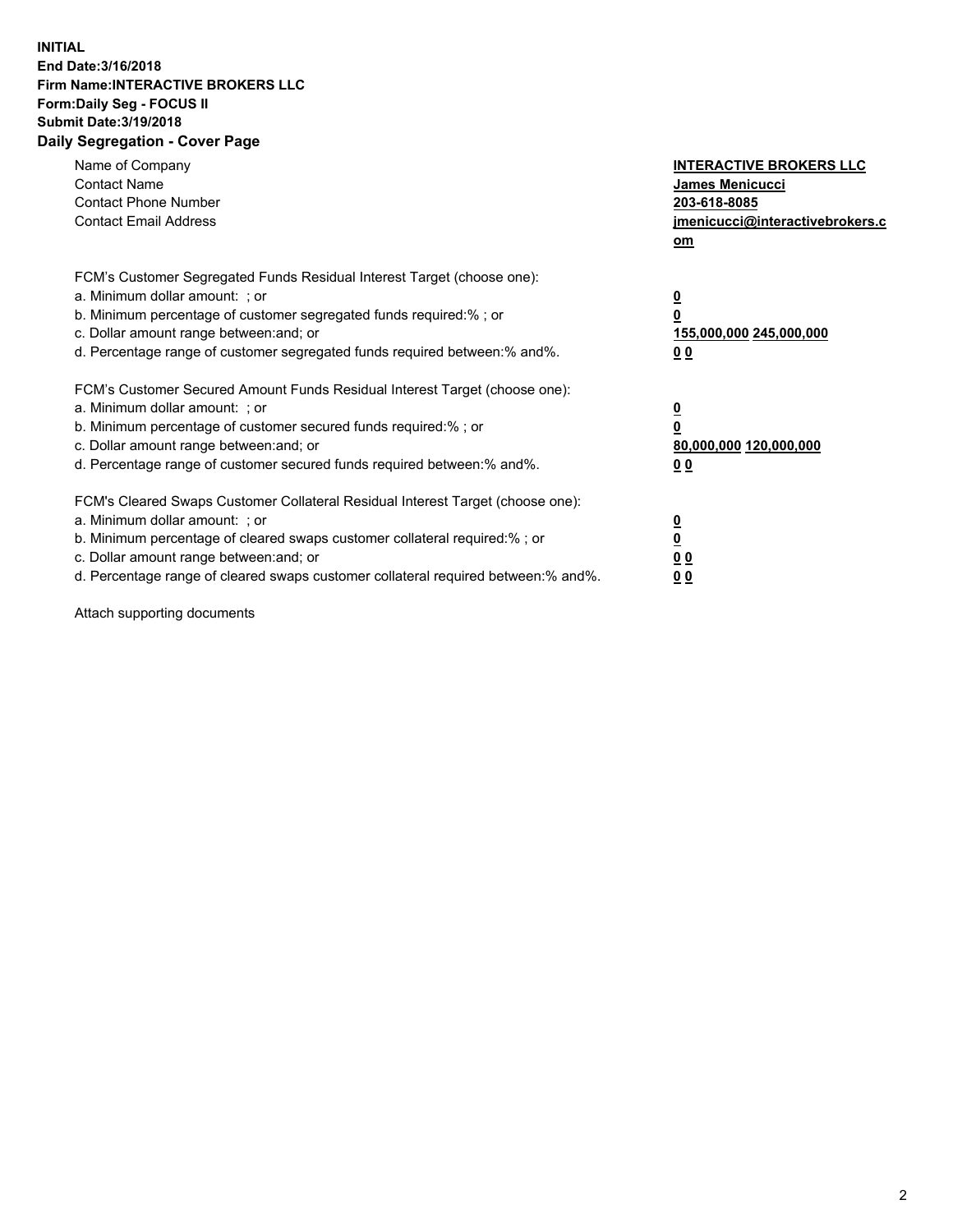## **INITIAL End Date:3/16/2018 Firm Name:INTERACTIVE BROKERS LLC Form:Daily Seg - FOCUS II Submit Date:3/19/2018 Daily Segregation - Secured Amounts**

|     | Daily Segregation - Secured Amounts                                                                        |                                   |
|-----|------------------------------------------------------------------------------------------------------------|-----------------------------------|
|     | Foreign Futures and Foreign Options Secured Amounts                                                        |                                   |
|     | Amount required to be set aside pursuant to law, rule or regulation of a foreign                           | $0$ [7305]                        |
|     | government or a rule of a self-regulatory organization authorized thereunder                               |                                   |
| 1.  | Net ledger balance - Foreign Futures and Foreign Option Trading - All Customers                            |                                   |
|     | A. Cash                                                                                                    | 446,937,164 [7315]                |
|     | B. Securities (at market)                                                                                  | $0$ [7317]                        |
| 2.  | Net unrealized profit (loss) in open futures contracts traded on a foreign board of trade                  | -9,473,005 [7325]                 |
| 3.  | Exchange traded options                                                                                    |                                   |
|     | a. Market value of open option contracts purchased on a foreign board of trade                             | 212,268 [7335]                    |
|     | b. Market value of open contracts granted (sold) on a foreign board of trade                               | $-60,635$ [7337]                  |
| 4.  | Net equity (deficit) (add lines 1.2. and 3.)                                                               | 437,615,792 [7345]                |
| 5.  | Account liquidating to a deficit and account with a debit balances - gross amount                          | 4,563 [7351]                      |
|     | Less: amount offset by customer owned securities                                                           | 0 [7352] 4,563 [7354]             |
| 6.  | Amount required to be set aside as the secured amount - Net Liquidating Equity                             | 437,620,355 [7355]                |
|     | Method (add lines 4 and 5)                                                                                 |                                   |
| 7.  | Greater of amount required to be set aside pursuant to foreign jurisdiction (above) or line                | 437,620,355 [7360]                |
|     | 6.                                                                                                         |                                   |
|     | FUNDS DEPOSITED IN SEPARATE REGULATION 30.7 ACCOUNTS                                                       |                                   |
| 1.  | Cash in banks                                                                                              |                                   |
|     | A. Banks located in the United States                                                                      | 92,858,792 [7500]                 |
|     | B. Other banks qualified under Regulation 30.7                                                             | 0 [7520] 92,858,792 [7530]        |
| 2.  | Securities                                                                                                 |                                   |
|     | A. In safekeeping with banks located in the United States                                                  | 363,143,660 [7540]                |
|     | B. In safekeeping with other banks qualified under Regulation 30.7                                         | 0 [7560] 363,143,660 [7570]       |
| 3.  | Equities with registered futures commission merchants                                                      |                                   |
|     | A. Cash                                                                                                    | $0$ [7580]                        |
|     | <b>B.</b> Securities                                                                                       | $0$ [7590]                        |
|     | C. Unrealized gain (loss) on open futures contracts                                                        | $0$ [7600]                        |
|     | D. Value of long option contracts                                                                          | $0$ [7610]                        |
|     | E. Value of short option contracts                                                                         | 0 [7615] 0 [7620]                 |
| 4.  | Amounts held by clearing organizations of foreign boards of trade                                          |                                   |
|     | A. Cash                                                                                                    | $0$ [7640]                        |
|     | <b>B.</b> Securities                                                                                       | $0$ [7650]                        |
|     | C. Amount due to (from) clearing organization - daily variation                                            | $0$ [7660]                        |
|     | D. Value of long option contracts                                                                          | $0$ [7670]                        |
|     | E. Value of short option contracts                                                                         | 0 [7675] 0 [7680]                 |
| 5.  | Amounts held by members of foreign boards of trade                                                         |                                   |
|     | A. Cash                                                                                                    | 122,709,114 [7700]                |
|     | <b>B.</b> Securities                                                                                       | $0$ [7710]                        |
|     | C. Unrealized gain (loss) on open futures contracts                                                        | 7,761,891 [7720]                  |
|     | D. Value of long option contracts                                                                          | 212,268 [7730]                    |
|     | E. Value of short option contracts                                                                         | -60,635 [7735] 115,098,856 [7740] |
| 6.  | Amounts with other depositories designated by a foreign board of trade                                     | 0 [7760]                          |
| 7.  | Segregated funds on hand                                                                                   | $0$ [7765]                        |
| 8.  | Total funds in separate section 30.7 accounts                                                              | 571,101,308 [7770]                |
| 9.  | Excess (deficiency) Set Aside for Secured Amount (subtract line 7 Secured Statement<br>Page 1 from Line 8) | 133,480,953 [7380]                |
| 10. | Management Target Amount for Excess funds in separate section 30.7 accounts                                | 80,000,000 [7780]                 |
| 11. | Excess (deficiency) funds in separate 30.7 accounts over (under) Management Target                         | 53,480,953 [7785]                 |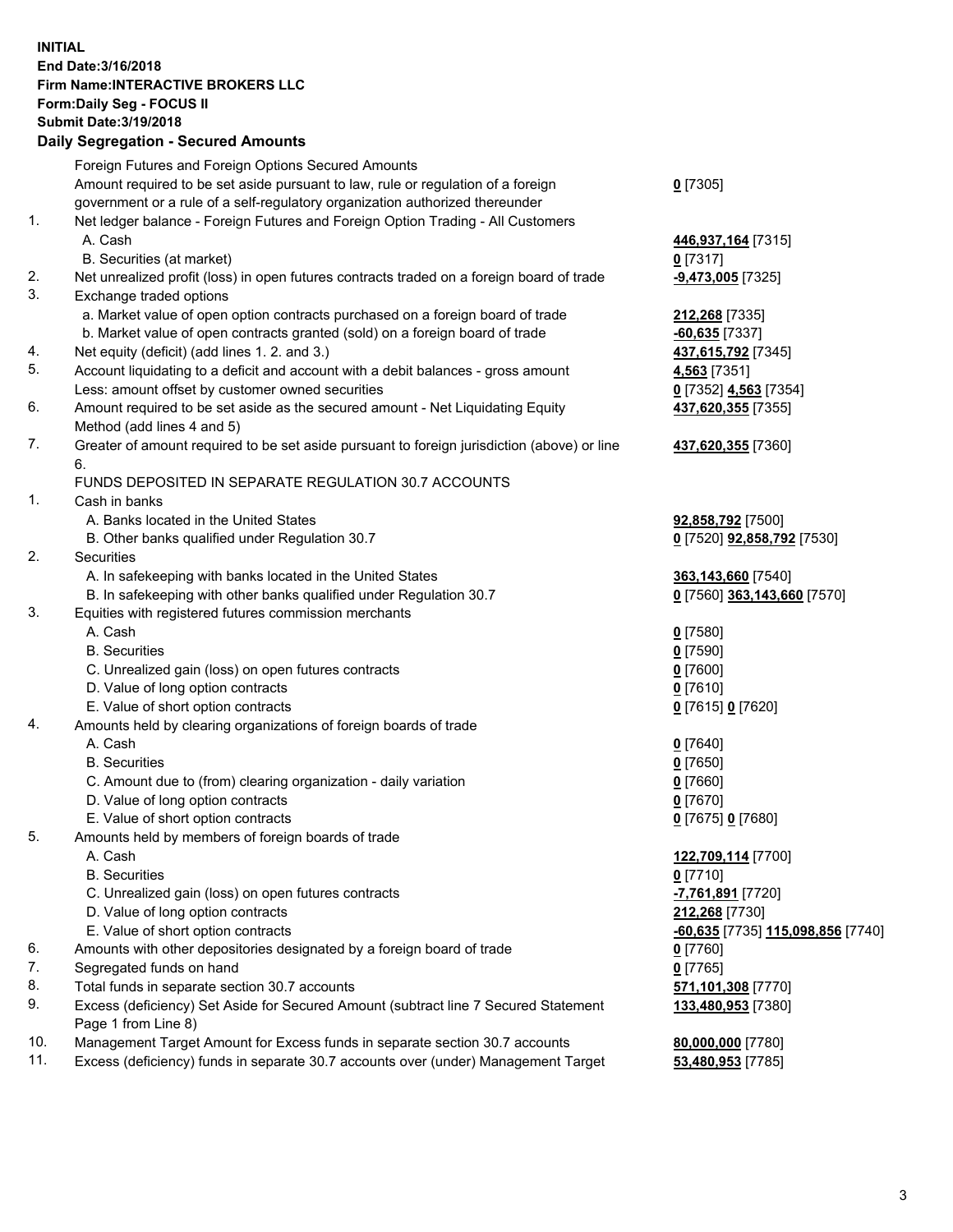**INITIAL End Date:3/16/2018 Firm Name:INTERACTIVE BROKERS LLC Form:Daily Seg - FOCUS II Submit Date:3/19/2018 Daily Segregation - Segregation Statement** SEGREGATION REQUIREMENTS(Section 4d(2) of the CEAct) 1. Net ledger balance A. Cash **4,205,603,604** [7010] B. Securities (at market) **0** [7020] 2. Net unrealized profit (loss) in open futures contracts traded on a contract market **42,695,991** [7030] 3. Exchange traded options A. Add market value of open option contracts purchased on a contract market **180,028,274** [7032] B. Deduct market value of open option contracts granted (sold) on a contract market **-207,966,793** [7033] 4. Net equity (deficit) (add lines 1, 2 and 3) **4,220,361,076** [7040] 5. Accounts liquidating to a deficit and accounts with debit balances - gross amount **298,395** [7045] Less: amount offset by customer securities **0** [7047] **298,395** [7050] 6. Amount required to be segregated (add lines 4 and 5) **4,220,659,471** [7060] FUNDS IN SEGREGATED ACCOUNTS 7. Deposited in segregated funds bank accounts A. Cash **613,850,487** [7070] B. Securities representing investments of customers' funds (at market) **2,715,377,555** [7080] C. Securities held for particular customers or option customers in lieu of cash (at market) **0** [7090] 8. Margins on deposit with derivatives clearing organizations of contract markets A. Cash **19,599,313** [7100] B. Securities representing investments of customers' funds (at market) **1,048,772,455** [7110] C. Securities held for particular customers or option customers in lieu of cash (at market) **0** [7120] 9. Net settlement from (to) derivatives clearing organizations of contract markets **58,969,687** [7130] 10. Exchange traded options A. Value of open long option contracts **180,007,013** [7132] B. Value of open short option contracts **-207,957,392** [7133] 11. Net equities with other FCMs A. Net liquidating equity **0** [7140] B. Securities representing investments of customers' funds (at market) **0** [7160] C. Securities held for particular customers or option customers in lieu of cash (at market) **0** [7170] 12. Segregated funds on hand **0** [7150] 13. Total amount in segregation (add lines 7 through 12) **4,428,619,118** [7180] 14. Excess (deficiency) funds in segregation (subtract line 6 from line 13) **207,959,647** [7190] 15. Management Target Amount for Excess funds in segregation **155,000,000** [7194]

16. Excess (deficiency) funds in segregation over (under) Management Target Amount Excess

**52,959,647** [7198]